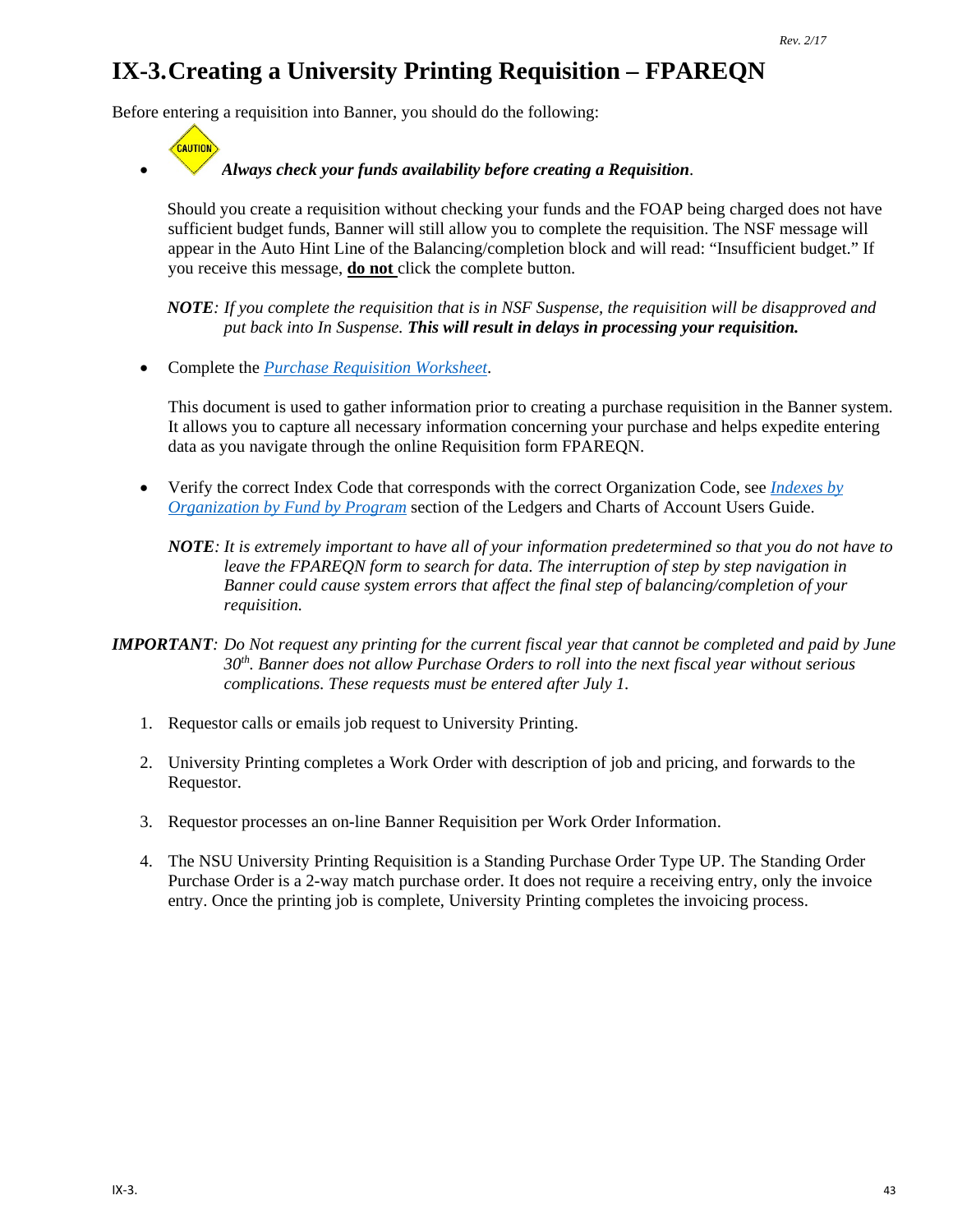## **University Printing Requisition Processing**

#### **Go To…:** Type **FPAREQN [Enter]**

**FPAREQN** begins the procurement process by defining an internal request to acquire goods or services. It enables you to define departmental needs by identifying the requestor, vendor, commodity, and accounting information.

**Only one field will be on the screen asking for the Requisition number (see below) DO NOT enter a number here if you are creating a new requisition, Banner creates all Requisitions numbers.** 

### **1. Requisition:**

#### **There are two options to begin the Requisition process:**

- **Next Block [Ctrl+Pg Down]** for a new requisition. Banner will assign a new requisition number (eight characters, i.e. RXXXXXX) after the vendor is chosen.
- For an existing requisition Enter a Requisition number or use the search feature to locate the existing requisition to modify and complete it.

*NOTES: Once a requisition has been completed using FPAREQN, it cannot be modified.* 

*Make sure you enter the exact Requisition number, or a new one will be created.*

*IMPORTANT: Be extremely careful when entering a pre-assigned in-process requisition number. Make sure you type the number "0" (zero) and not the letter "o" or "O"!*

| Dracle Fusion Middleware Forms Services: Open > FPAREQN                                                                  | $\begin{array}{c c c c c c} \hline \multicolumn{3}{c }{\mathbf{C}} & \multicolumn{3}{c }{\mathbf{C}} \end{array}$<br>$\mathbf{x}$ |
|--------------------------------------------------------------------------------------------------------------------------|-----------------------------------------------------------------------------------------------------------------------------------|
| File Edit Options Block Item Record Query Tools Help                                                                     |                                                                                                                                   |
|                                                                                                                          |                                                                                                                                   |
|                                                                                                                          |                                                                                                                                   |
|                                                                                                                          |                                                                                                                                   |
|                                                                                                                          |                                                                                                                                   |
| $\blacksquare$<br>$\left[ \rule{0pt}{10pt}\right.$<br><b>Requisition:</b>                                                |                                                                                                                                   |
|                                                                                                                          |                                                                                                                                   |
|                                                                                                                          |                                                                                                                                   |
|                                                                                                                          |                                                                                                                                   |
|                                                                                                                          |                                                                                                                                   |
|                                                                                                                          |                                                                                                                                   |
|                                                                                                                          |                                                                                                                                   |
|                                                                                                                          |                                                                                                                                   |
|                                                                                                                          |                                                                                                                                   |
|                                                                                                                          |                                                                                                                                   |
|                                                                                                                          |                                                                                                                                   |
|                                                                                                                          |                                                                                                                                   |
|                                                                                                                          |                                                                                                                                   |
|                                                                                                                          |                                                                                                                                   |
|                                                                                                                          |                                                                                                                                   |
|                                                                                                                          |                                                                                                                                   |
|                                                                                                                          |                                                                                                                                   |
|                                                                                                                          |                                                                                                                                   |
|                                                                                                                          |                                                                                                                                   |
|                                                                                                                          |                                                                                                                                   |
| Enter NEXT or leave blank for automatic assignment or enter document number; press Next Field to activate COPY function. |                                                                                                                                   |
| <0SC><br>Record: 1/1<br>u.                                                                                               |                                                                                                                                   |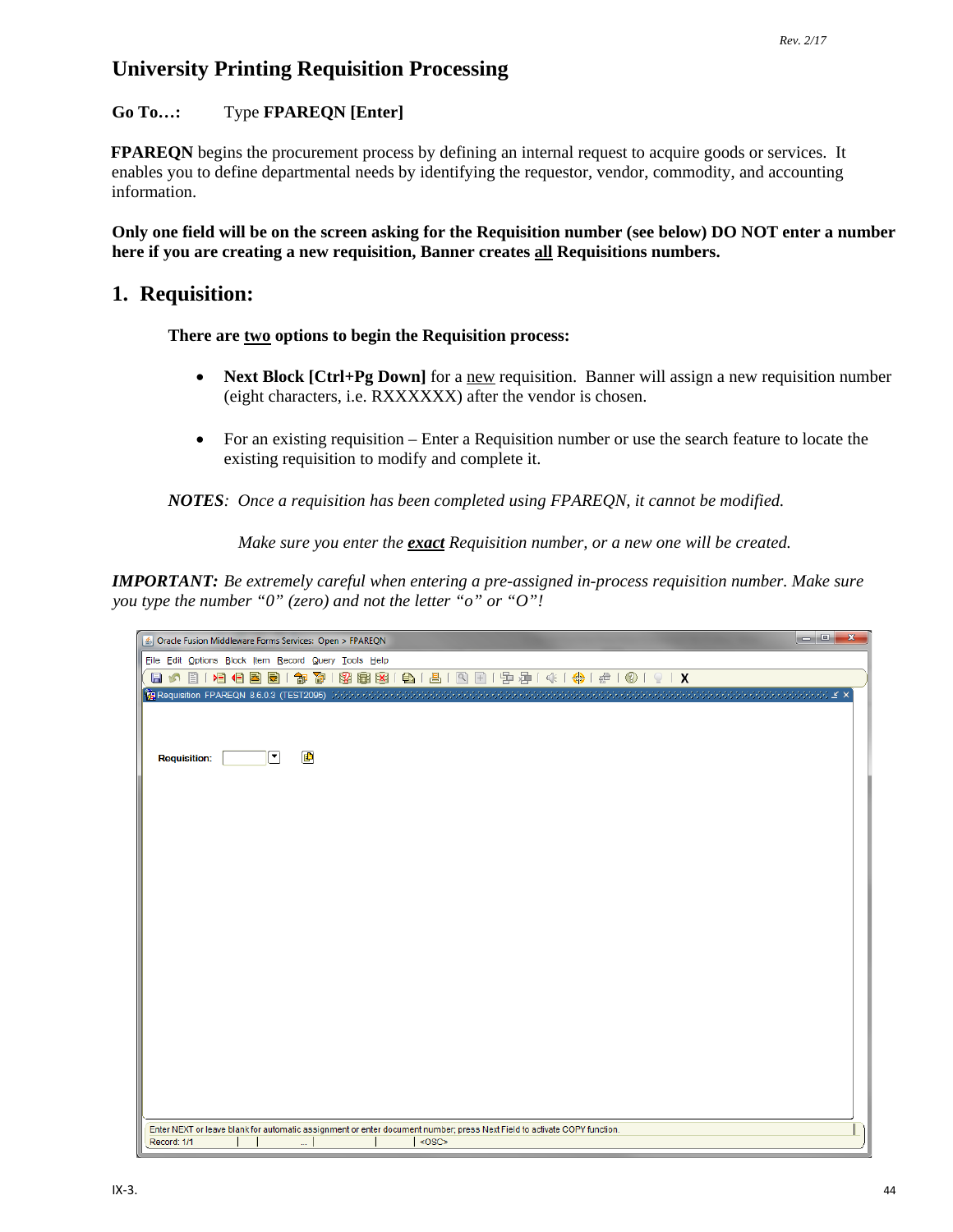## **Requisition Entry: Requestor/Delivery Information**

Most of the fields on the **Requestor/Delivery** block will automatically populate based on the user's security profile. Use **TAB** to navigate through the form.

| File Edit Options Block Item Record Query Tools Help<br>1 中 每 1 余 1 争 1 命 1 ® 1 ® 1 ? 1 X<br>昌<br>$\bigoplus$<br>$\vert 2 \rangle$<br>$\rightarrow$<br>相相<br>淘<br>`?  <br>$\mathbb{R}$<br>同 X<br>Bì<br>Ð<br>日の<br>目<br>errendende de de la s<br><b>Requisition:</b><br><b>NEXT</b><br>⊞<br><b>Transaction Date:</b><br>□ In Suspense<br><b>Order Date:</b><br>匣<br>15-JAN-2015<br>15-JAN-2015<br>匣<br>Document Text<br><b>Delivery Date:</b><br><b>Comments:</b><br>22-JAN-2015<br><b>UP-University Printing</b><br><b>Commodity Total:</b><br>0.00 Accounting Total:<br>0.00<br>Document Level Accounting<br>Requestor/Delivery Information<br>Vendor Information<br>Commodity/Accounting<br>Balancing/Completion<br><b>Requestor:</b><br>Christi Sarpy<br>▼ Business Affairs<br><b>Area Code</b><br><b>Phone Number</b><br><b>Extension</b><br>Organization:<br>311111<br>N       Northwestern State University of LA<br>Phone:<br><b>COA:</b><br>318<br>3574496<br>318<br>3574257<br>Email:<br>sarpyc@nsula.edu<br>Fax:<br>О<br><b>Ship To:</b><br><b>ND</b><br>Street Line 1:<br>Contact:<br>No Delivery Required<br>No Delivery Required<br><b>Street Line 2:</b><br><b>Attention To:</b><br>No Delivery Required<br><b>Street Line 3:</b><br><b>Building:</b><br>Floor:<br>City:<br><b>Area Code</b><br><b>Phone Number</b><br><b>Extension</b><br><b>State or Province:</b><br><b>Zip or Postal Code:</b><br>Nation:<br><b>United States</b> | S Oracle Fusion Middleware Forms Services: Open > FPAREQN |  |  | o el<br>$\mathbf{x}$ |
|-----------------------------------------------------------------------------------------------------------------------------------------------------------------------------------------------------------------------------------------------------------------------------------------------------------------------------------------------------------------------------------------------------------------------------------------------------------------------------------------------------------------------------------------------------------------------------------------------------------------------------------------------------------------------------------------------------------------------------------------------------------------------------------------------------------------------------------------------------------------------------------------------------------------------------------------------------------------------------------------------------------------------------------------------------------------------------------------------------------------------------------------------------------------------------------------------------------------------------------------------------------------------------------------------------------------------------------------------------------------------------------------------------------------------------------------------------|-----------------------------------------------------------|--|--|----------------------|
|                                                                                                                                                                                                                                                                                                                                                                                                                                                                                                                                                                                                                                                                                                                                                                                                                                                                                                                                                                                                                                                                                                                                                                                                                                                                                                                                                                                                                                                     |                                                           |  |  |                      |
|                                                                                                                                                                                                                                                                                                                                                                                                                                                                                                                                                                                                                                                                                                                                                                                                                                                                                                                                                                                                                                                                                                                                                                                                                                                                                                                                                                                                                                                     |                                                           |  |  |                      |
|                                                                                                                                                                                                                                                                                                                                                                                                                                                                                                                                                                                                                                                                                                                                                                                                                                                                                                                                                                                                                                                                                                                                                                                                                                                                                                                                                                                                                                                     |                                                           |  |  |                      |
|                                                                                                                                                                                                                                                                                                                                                                                                                                                                                                                                                                                                                                                                                                                                                                                                                                                                                                                                                                                                                                                                                                                                                                                                                                                                                                                                                                                                                                                     |                                                           |  |  |                      |
|                                                                                                                                                                                                                                                                                                                                                                                                                                                                                                                                                                                                                                                                                                                                                                                                                                                                                                                                                                                                                                                                                                                                                                                                                                                                                                                                                                                                                                                     |                                                           |  |  |                      |
|                                                                                                                                                                                                                                                                                                                                                                                                                                                                                                                                                                                                                                                                                                                                                                                                                                                                                                                                                                                                                                                                                                                                                                                                                                                                                                                                                                                                                                                     |                                                           |  |  |                      |
|                                                                                                                                                                                                                                                                                                                                                                                                                                                                                                                                                                                                                                                                                                                                                                                                                                                                                                                                                                                                                                                                                                                                                                                                                                                                                                                                                                                                                                                     |                                                           |  |  |                      |
|                                                                                                                                                                                                                                                                                                                                                                                                                                                                                                                                                                                                                                                                                                                                                                                                                                                                                                                                                                                                                                                                                                                                                                                                                                                                                                                                                                                                                                                     |                                                           |  |  |                      |
|                                                                                                                                                                                                                                                                                                                                                                                                                                                                                                                                                                                                                                                                                                                                                                                                                                                                                                                                                                                                                                                                                                                                                                                                                                                                                                                                                                                                                                                     |                                                           |  |  |                      |
|                                                                                                                                                                                                                                                                                                                                                                                                                                                                                                                                                                                                                                                                                                                                                                                                                                                                                                                                                                                                                                                                                                                                                                                                                                                                                                                                                                                                                                                     |                                                           |  |  |                      |
|                                                                                                                                                                                                                                                                                                                                                                                                                                                                                                                                                                                                                                                                                                                                                                                                                                                                                                                                                                                                                                                                                                                                                                                                                                                                                                                                                                                                                                                     |                                                           |  |  |                      |
|                                                                                                                                                                                                                                                                                                                                                                                                                                                                                                                                                                                                                                                                                                                                                                                                                                                                                                                                                                                                                                                                                                                                                                                                                                                                                                                                                                                                                                                     |                                                           |  |  |                      |
|                                                                                                                                                                                                                                                                                                                                                                                                                                                                                                                                                                                                                                                                                                                                                                                                                                                                                                                                                                                                                                                                                                                                                                                                                                                                                                                                                                                                                                                     |                                                           |  |  |                      |
|                                                                                                                                                                                                                                                                                                                                                                                                                                                                                                                                                                                                                                                                                                                                                                                                                                                                                                                                                                                                                                                                                                                                                                                                                                                                                                                                                                                                                                                     |                                                           |  |  |                      |
|                                                                                                                                                                                                                                                                                                                                                                                                                                                                                                                                                                                                                                                                                                                                                                                                                                                                                                                                                                                                                                                                                                                                                                                                                                                                                                                                                                                                                                                     |                                                           |  |  |                      |
|                                                                                                                                                                                                                                                                                                                                                                                                                                                                                                                                                                                                                                                                                                                                                                                                                                                                                                                                                                                                                                                                                                                                                                                                                                                                                                                                                                                                                                                     |                                                           |  |  |                      |
|                                                                                                                                                                                                                                                                                                                                                                                                                                                                                                                                                                                                                                                                                                                                                                                                                                                                                                                                                                                                                                                                                                                                                                                                                                                                                                                                                                                                                                                     |                                                           |  |  |                      |
|                                                                                                                                                                                                                                                                                                                                                                                                                                                                                                                                                                                                                                                                                                                                                                                                                                                                                                                                                                                                                                                                                                                                                                                                                                                                                                                                                                                                                                                     |                                                           |  |  |                      |
|                                                                                                                                                                                                                                                                                                                                                                                                                                                                                                                                                                                                                                                                                                                                                                                                                                                                                                                                                                                                                                                                                                                                                                                                                                                                                                                                                                                                                                                     |                                                           |  |  |                      |
|                                                                                                                                                                                                                                                                                                                                                                                                                                                                                                                                                                                                                                                                                                                                                                                                                                                                                                                                                                                                                                                                                                                                                                                                                                                                                                                                                                                                                                                     |                                                           |  |  |                      |
|                                                                                                                                                                                                                                                                                                                                                                                                                                                                                                                                                                                                                                                                                                                                                                                                                                                                                                                                                                                                                                                                                                                                                                                                                                                                                                                                                                                                                                                     |                                                           |  |  |                      |
|                                                                                                                                                                                                                                                                                                                                                                                                                                                                                                                                                                                                                                                                                                                                                                                                                                                                                                                                                                                                                                                                                                                                                                                                                                                                                                                                                                                                                                                     |                                                           |  |  |                      |
|                                                                                                                                                                                                                                                                                                                                                                                                                                                                                                                                                                                                                                                                                                                                                                                                                                                                                                                                                                                                                                                                                                                                                                                                                                                                                                                                                                                                                                                     |                                                           |  |  |                      |
|                                                                                                                                                                                                                                                                                                                                                                                                                                                                                                                                                                                                                                                                                                                                                                                                                                                                                                                                                                                                                                                                                                                                                                                                                                                                                                                                                                                                                                                     |                                                           |  |  |                      |
|                                                                                                                                                                                                                                                                                                                                                                                                                                                                                                                                                                                                                                                                                                                                                                                                                                                                                                                                                                                                                                                                                                                                                                                                                                                                                                                                                                                                                                                     |                                                           |  |  |                      |
|                                                                                                                                                                                                                                                                                                                                                                                                                                                                                                                                                                                                                                                                                                                                                                                                                                                                                                                                                                                                                                                                                                                                                                                                                                                                                                                                                                                                                                                     |                                                           |  |  |                      |
|                                                                                                                                                                                                                                                                                                                                                                                                                                                                                                                                                                                                                                                                                                                                                                                                                                                                                                                                                                                                                                                                                                                                                                                                                                                                                                                                                                                                                                                     |                                                           |  |  |                      |
| Enter the extension.<br><osc><br/>Record: 1/1</osc>                                                                                                                                                                                                                                                                                                                                                                                                                                                                                                                                                                                                                                                                                                                                                                                                                                                                                                                                                                                                                                                                                                                                                                                                                                                                                                                                                                                                 |                                                           |  |  |                      |

## **2. Requisition Entry Header Block**

**Order Date:** REQUIRED. Automatically defaults to current date.

**Transaction Date**: REQUIRED. Automatically defaults to current date.

**Delivery Date:** REQUIRED. Estimate the date when the printing job will be completed. The Delivery Date must be greater than the transaction date.

> *NOTE: Do not request any printing jobs for the current fiscal year that cannot be completed and paid by June 30th. Banner does not allow Purchase Orders to roll into the next fiscal year without serious complications. These request must be entered after July 1.*

**Comments:** Enter the NSU Purchase Order Type, **UP – University Printing. [TAB]**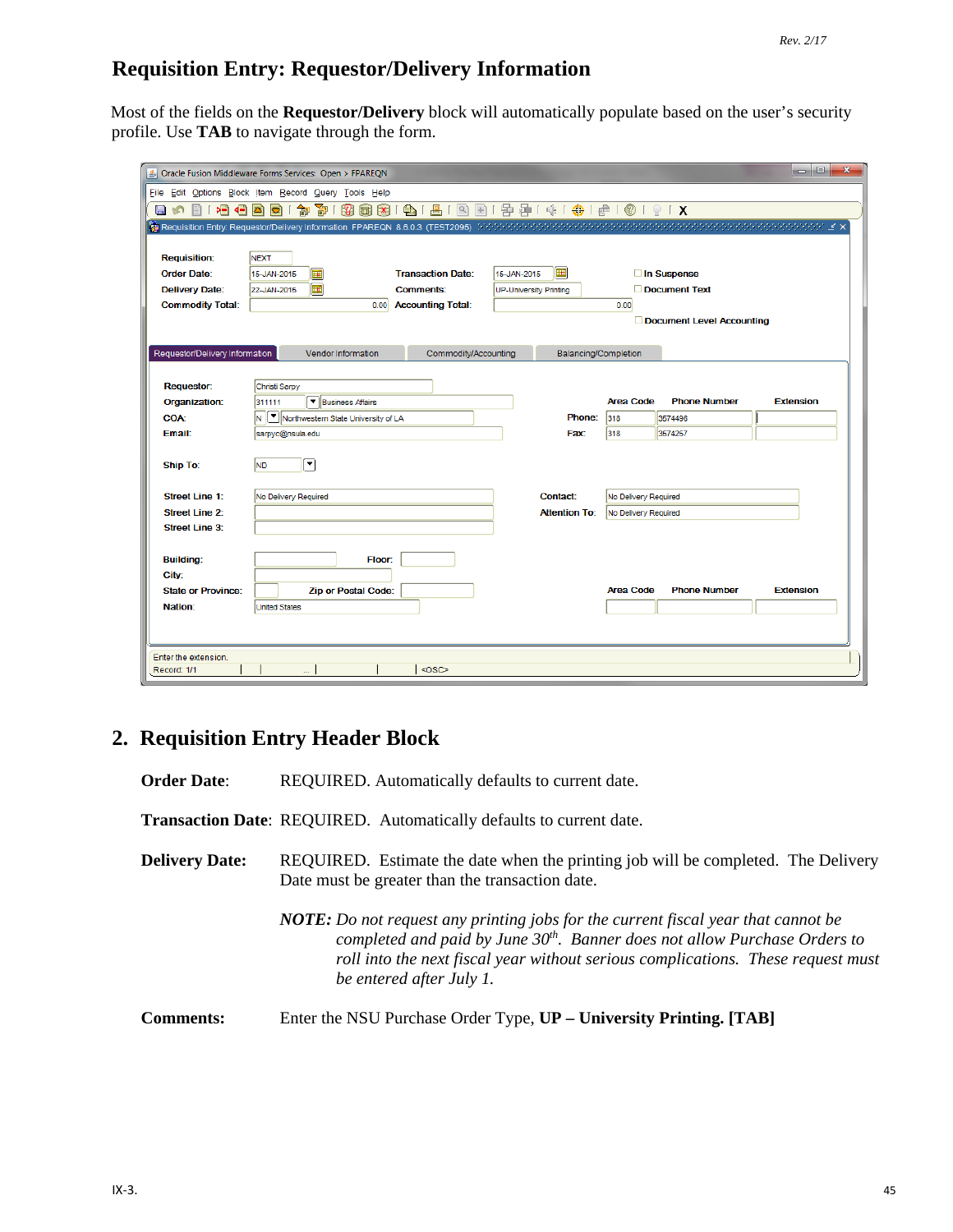#### **3. Requestor/Delivery Information block:**

|                                |                                                                           |                           |                               |                      |                         |                           | lo el<br>$\mathbf{x}$ |
|--------------------------------|---------------------------------------------------------------------------|---------------------------|-------------------------------|----------------------|-------------------------|---------------------------|-----------------------|
|                                | Sol Oracle Fusion Middleware Forms Services: Open > FPAREQN               |                           |                               |                      |                         |                           |                       |
|                                | File Edit Options Block Item Record Query Tools Help                      |                           |                               |                      |                         |                           |                       |
| ⋗⊟<br>- ∢⊟<br>日心               | 衙<br>E)<br>御<br>$\mathbb{R}$<br>lo)                                       | 8191818181919141414101019 |                               |                      |                         |                           |                       |
|                                |                                                                           |                           |                               |                      |                         |                           |                       |
|                                |                                                                           |                           |                               |                      |                         |                           |                       |
| <b>Requisition:</b>            | <b>NEXT</b>                                                               |                           |                               |                      |                         |                           |                       |
| <b>Order Date:</b>             | 匣<br>15-JAN-2015                                                          | <b>Transaction Date:</b>  | 15-JAN-2015                   | E                    |                         | In Suspense               |                       |
| <b>Delivery Date:</b>          | 圃<br>22-JAN-2015                                                          | <b>Comments:</b>          | <b>UP-University Printing</b> |                      |                         | Document Text             |                       |
| <b>Commodity Total:</b>        |                                                                           | 0.00 Accounting Total:    |                               |                      | 0.00                    |                           |                       |
|                                |                                                                           |                           |                               |                      |                         | Document Level Accounting |                       |
|                                |                                                                           |                           |                               |                      |                         |                           |                       |
| Requestor/Delivery Information | Vendor Information                                                        | Commodity/Accounting      |                               | Balancing/Completion |                         |                           |                       |
|                                |                                                                           |                           |                               |                      |                         |                           |                       |
| <b>Requestor:</b>              | Christi Sarpy                                                             |                           |                               |                      |                         |                           |                       |
| Organization:                  | Business Affairs<br>311111                                                |                           |                               | Phone:               | <b>Area Code</b><br>318 | <b>Phone Number</b>       | <b>Extension</b>      |
| <b>COA:</b><br>Email:          | V Northwestern State University of LA<br>$\mathsf{N}$<br>sarpyc@nsula.edu |                           |                               | Fax:                 | 318                     | 3574496<br>3574257        |                       |
|                                |                                                                           |                           |                               |                      |                         |                           |                       |
| <b>Ship To:</b>                | $\blacktriangledown$<br><b>ND</b>                                         |                           |                               |                      |                         |                           |                       |
|                                |                                                                           |                           |                               |                      |                         |                           |                       |
| <b>Street Line 1:</b>          | No Delivery Required                                                      |                           |                               | Contact:             | No Delivery Required    |                           |                       |
| <b>Street Line 2:</b>          |                                                                           |                           |                               | <b>Attention To:</b> | No Delivery Required    |                           |                       |
| <b>Street Line 3:</b>          |                                                                           |                           |                               |                      |                         |                           |                       |
|                                |                                                                           |                           |                               |                      |                         |                           |                       |
| <b>Building:</b>               | Floor:                                                                    |                           |                               |                      |                         |                           |                       |
| City:                          |                                                                           |                           |                               |                      |                         |                           |                       |
| <b>State or Province:</b>      | <b>Zip or Postal Code:</b>                                                |                           |                               |                      | <b>Area Code</b>        | <b>Phone Number</b>       | <b>Extension</b>      |
| Nation:                        | <b>United States</b>                                                      |                           |                               |                      |                         |                           |                       |
|                                |                                                                           |                           |                               |                      |                         |                           |                       |
|                                |                                                                           |                           |                               |                      |                         |                           |                       |
| Enter the extension.           |                                                                           |                           |                               |                      |                         |                           |                       |
| Record: 1/1                    |                                                                           | <osc></osc>               |                               |                      |                         |                           |                       |
|                                |                                                                           |                           |                               |                      |                         |                           |                       |

**Requestor:** REQUIRED. Enter the requestor's name. Defaults to the User Id information. The organization, phone number and e-mail information will default to the information tied to the User Id.

# **Organization**

**Code:** REQUIRED. Enter the appropriate **Organization code** number.

*NOTE: You may have more than one organization assigned to your User Id.*

If the Organizational Code is not known, click on the drop down to locate the appropriate code number. Double click on the appropriate code number and the Organization Code will be populated in the Organization field. **[Tab]**

*NOTE: Verify the correct Index code that corresponds with the correct Organization Code, see the Indexes by Organization by Fund by Program section of the Ledgers and Charts of Accounts Users Guide. Organizations may have multiple Indexes "mapped" to it. The Index code to be used for the Organization you have selected will be entered/used in the Accounting block, to assure your FOP is correct and populated.*

**COA Code:** REQUIRED. Chart **'N'** will default, which is for Northwestern State University.

**Email:** Enter your email address if not automatically populated.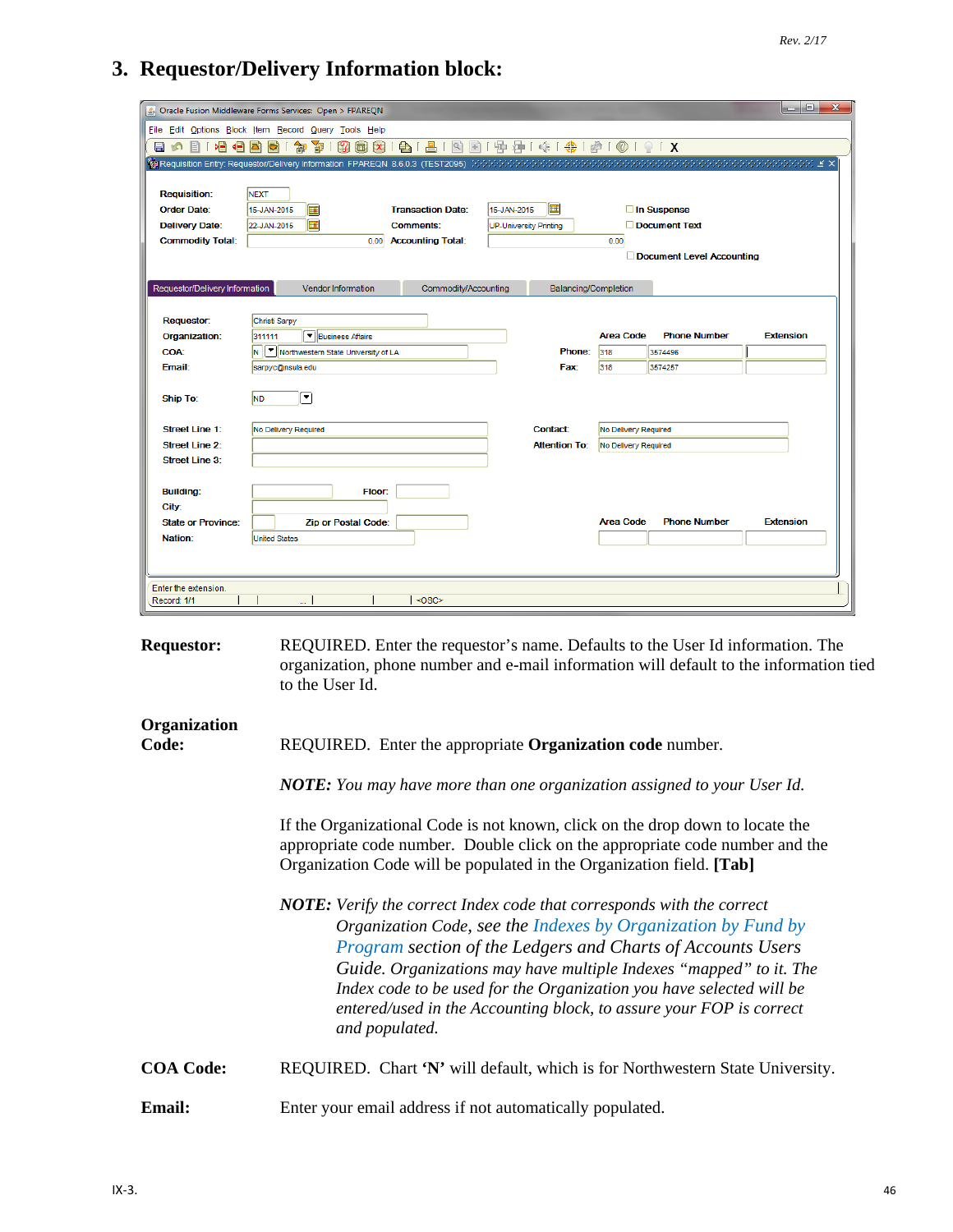| <b>Phone:</b>                          |           | Enter your telephone number if not automatically populated. Do not enter a dash<br>between the numbers.                                     |
|----------------------------------------|-----------|---------------------------------------------------------------------------------------------------------------------------------------------|
| <b>Fax:</b>                            |           | Enter your fax number if not automatically populated. Do not enter a dash between the<br>numbers.                                           |
| Ship to:                               |           | REQUIRED. Enter 'ND' No Delivery Required [Tab]                                                                                             |
| Contact:                               |           | Defaults from the Ship to code.                                                                                                             |
| <b>Attention To:</b>                   |           | REQUIRED. Enter the name of the Person requesting the printing job. - It will allow<br>up to 35 characters but DO NOT EXCEED 30 CHARACTERS. |
| <b>Ship To</b><br><b>Phone Number:</b> |           | Defaults from the Ship to code.                                                                                                             |
| <b>NOTE:</b>                           |           | To add Document Text, see Adding Document Text – Procurement Text Entry [FOAPOXT] in<br><i>the next section.</i>                            |
|                                        | <b>OR</b> |                                                                                                                                             |

**Next Block [Ctrl+Pg Down]** to proceed to the **Vendor Information** block.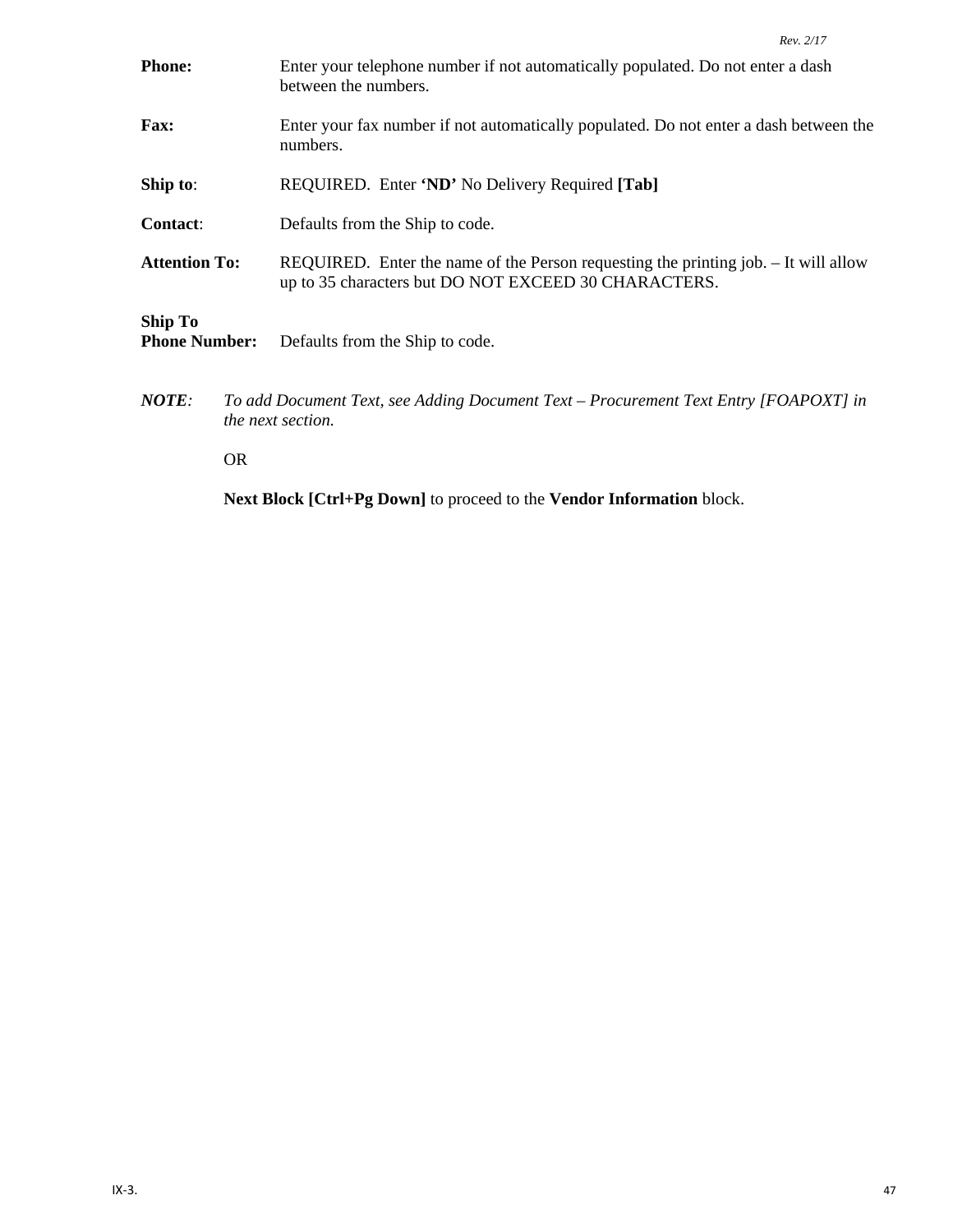## **Adding Document Text – Procurement Text Entry FOAPOXT**

Use **Document Text** to communicate special requests to University Printing. Give complete details to complete the printing job.



From the **Options** menu choose **Document Text (FOAPOXT)** to type instructions to University Printing.

|                                                                                        | S Oracle Fusion Middleware Forms Services: Open > FPAREQN - FOAPOXT                        |                                                             |                                                                               |    |                     | o e |
|----------------------------------------------------------------------------------------|--------------------------------------------------------------------------------------------|-------------------------------------------------------------|-------------------------------------------------------------------------------|----|---------------------|-----|
| File Edit Options Block Item Record Query Tools Help                                   |                                                                                            |                                                             |                                                                               |    |                     |     |
| 目の                                                                                     |                                                                                            |                                                             |                                                                               |    |                     |     |
|                                                                                        |                                                                                            |                                                             |                                                                               |    |                     |     |
| <b>Text Type:</b><br>Vendor:<br><b>Commodity Description:</b><br><b>Modify Clause:</b> | <b>REQ</b><br>╹<br>Code:<br>400000000<br><b>NSU Print Shop</b><br>$\overline{\phantom{a}}$ | R0000200<br>$\overline{\phantom{a}}$<br>Copy Commodity Text | <b>Change Sequence:</b><br><b>Default Increment:</b>                          | 10 | <b>Item Number:</b> |     |
| Use Document Text to communicate special request                                       | <b>Text</b>                                                                                | <b>Clause Number</b>                                        | Print<br>Line<br>$\overline{\mathbf{v}}$<br>$\overline{\mathbf{v}}$<br>г<br>Г |    |                     |     |

- **Text: [Next Block]** or click on the first open line, and type desired information. Use arrow keys to navigate from one line to another.
- **Print:** A check mark  $(\checkmark)$  in this box means document text will print on hard copy of purchase order. Uncheck the print box for each line of text that you do not want printed on the purchase order.
- *NOTE: All lines in the FOAPOXT text screen must have line numbers. If you want to create a line break between text information, type a period (.), [TAB] to Line Number Field and enter the number that places your blank line in the position you desire.*

**Save [F10]** and **Exit [Ctrl+Q]** once you have completed the **Document Text.**

**Next Block [Ctrl+Pg Down]** to access the Vendor Information Tab.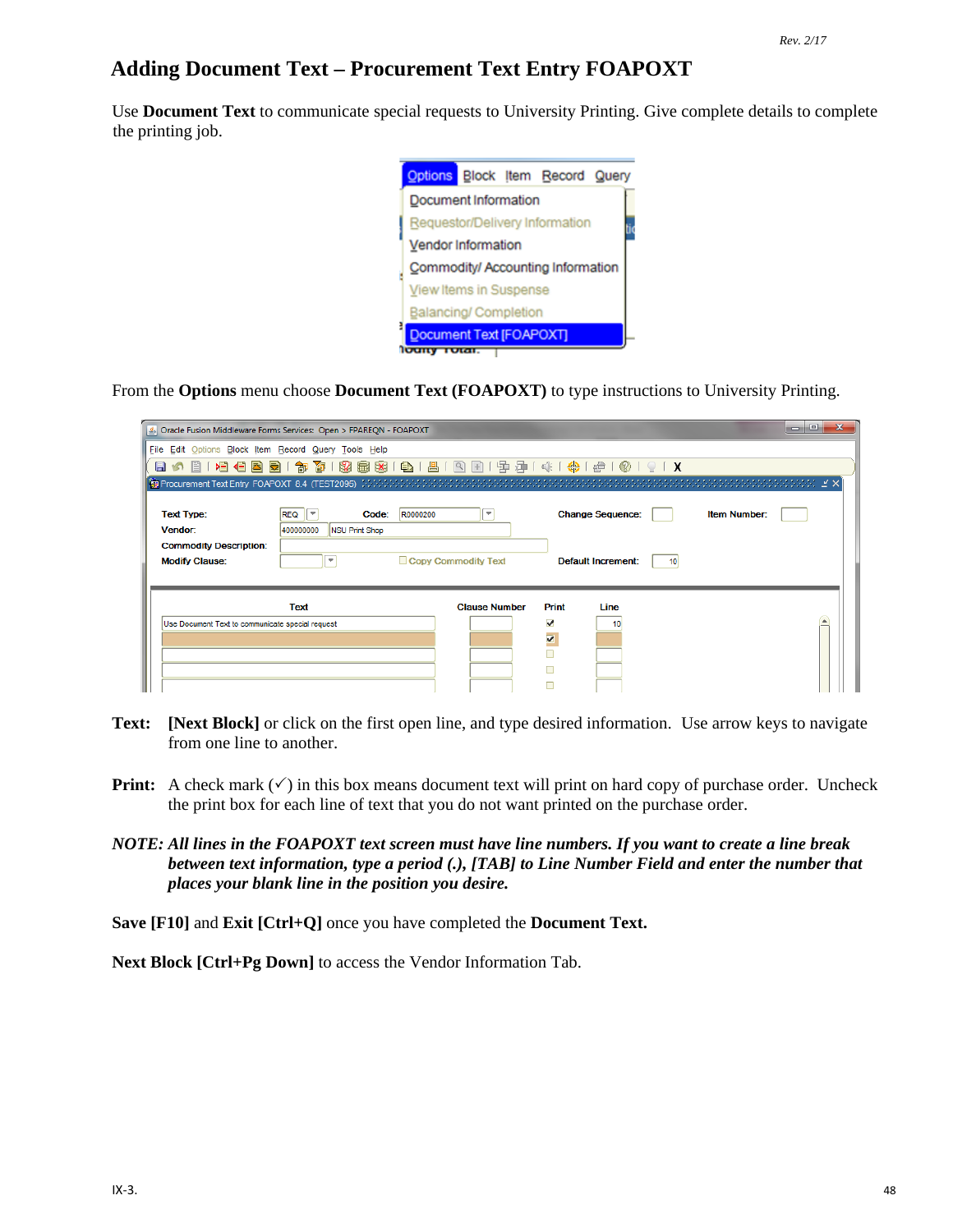#### **Requisition Entry: Vendor Information**

*NOTE: At this point, the Requisition Number is assigned. Write down the Requisition Number for future reference.*

## **4. Vendor Information block:**

**Vendor:** Type the University Printing pre-assigned vendor number, 400000000.

*NOTE: Standing Purchase Order Type 'UP – University Printing' has a pre-assigned vendor number. Therefore, when you enter the appropriate vendor code, the vendor information will populate in all fields which will be NSU Print Shop.*

**Next Block [Ctrl+Pg Down]** to proceed to Commodity/Accounting.

|                                | $= 0$<br>$\mathbf{x}$<br>Oracle Fusion Middleware Forms Services: Open > FPAREQN                    |
|--------------------------------|-----------------------------------------------------------------------------------------------------|
|                                | File Edit Options Block Item Record Query Tools Help                                                |
| 相相固<br>日の                      | 昌<br>图图19字串10010101区<br>$P$ ( $P$ ) $P$ ) $P$<br>$\bigoplus$ (<br>匍<br>ÐÌ                           |
|                                | http://www.php?cometh.com/news/2002/2003                                                            |
|                                |                                                                                                     |
| <b>Requisition:</b>            | R0000200                                                                                            |
| <b>Order Date:</b>             | E<br><b>Transaction Date:</b><br>15-JAN-2015<br>In Suspense<br>15-JAN-2015<br>囲                     |
| <b>Delivery Date:</b>          | $\blacksquare$<br>Document Text<br>22-JAN-2015<br><b>Comments:</b><br><b>UP-University Printing</b> |
| <b>Commodity Total:</b>        | <b>Accounting Total:</b><br>0.00<br>0.00<br>Document Level Accounting                               |
|                                |                                                                                                     |
| Requestor/Delivery Information | Vendor Information<br>Commodity/Accounting<br>Balancing/Completion                                  |
|                                |                                                                                                     |
| Vendor:                        | NSU Print Shop<br>□ Vendor Hold<br>400000000                                                        |
|                                |                                                                                                     |
| <b>Address Type:</b>           | ा<br><b>Discount:</b><br>$P^o$ $\boxed{\bullet}$<br>$\mathbf{1}$ $\mathbf{v}$<br>Sequence:          |
|                                | $\overline{\mathbf{v}}$<br><b>Tax Group:</b>                                                        |
| <b>Street Line 1:</b>          | ▾<br><b>Currency:</b><br>102 Print Shop                                                             |
| <b>Street Line 2:</b>          |                                                                                                     |
| <b>Street Line 3:</b>          |                                                                                                     |
| City:                          | Natchitoches                                                                                        |
| <b>State or Province:</b>      | <b>Zip or Postal Code:</b><br>71497<br>LA                                                           |
| Nation:                        | <b>United States</b>                                                                                |
| <b>Contact:</b>                | Judy Rachal                                                                                         |
| Email:                         |                                                                                                     |
|                                | <b>Area Code</b><br><b>Phone Number</b><br><b>Extension</b>                                         |
| Phone:                         | 318<br>3575297                                                                                      |
| Fax                            |                                                                                                     |
|                                |                                                                                                     |
|                                | Enter Requisition vendor. Use LIST to call FTIIDEN. Use COUNT HITS to call FTMVEND.                 |
| Record: 1/1                    | <0SC>                                                                                               |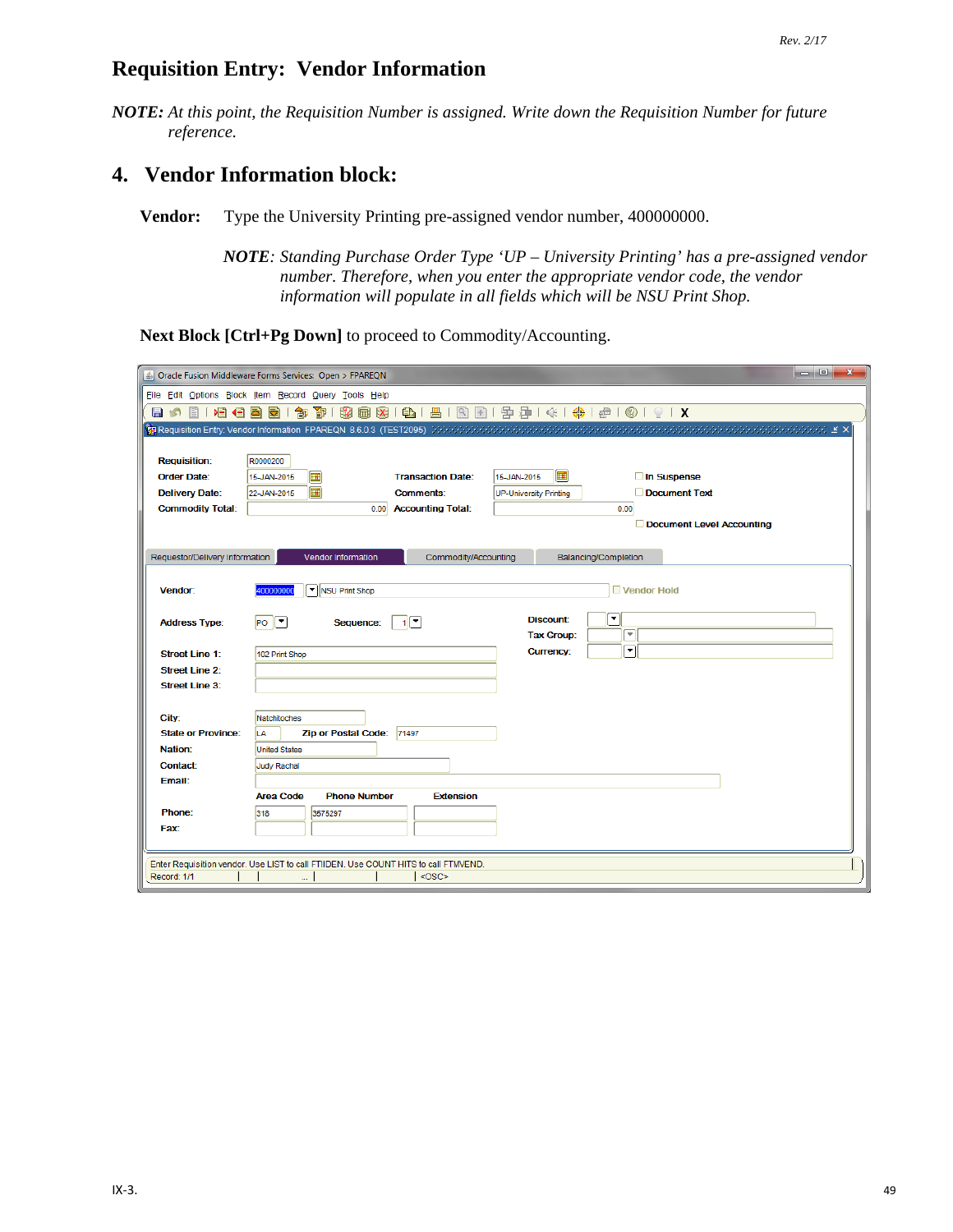## **Requisition Entry: Commodity/Accounting**

The Requisition Entry window is composed of two blocks:

- **Commodity** block This block is used to specify the type of printing job being requested.
- **Accounting** block This block details how you will pay for the printing job being requested. This block is visible but information cannot be entered into it until the **Commodity** block is complete

| Dracle Fusion Middleware Forms Services: Open > FPAREON<br>File Edit Options Block Item Record Query Tools Help<br>滑量<br>ਛ<br>匐<br>E)<br>a<br><b>Inch</b><br>目  | 寵<br>$\Box$                                                                                              |                                                                   |                                                                                                                                       | $\mathbf{x}$<br>$= 0$                 |
|-----------------------------------------------------------------------------------------------------------------------------------------------------------------|----------------------------------------------------------------------------------------------------------|-------------------------------------------------------------------|---------------------------------------------------------------------------------------------------------------------------------------|---------------------------------------|
|                                                                                                                                                                 |                                                                                                          |                                                                   |                                                                                                                                       |                                       |
| <b>Requisition:</b><br>R0000200<br><b>Order Date:</b><br>15-JAN-2015<br><b>Delivery Date:</b><br>22-JAN-2015<br><b>Commodity Total:</b>                         | $\blacksquare$<br><b>Transaction Date:</b><br>圃<br><b>Comments:</b><br><b>Accounting Total:</b><br>46.00 | 15-JAN-2015<br><b>UP-University Printing</b>                      | Œ<br>□ In Suspense<br>Document Text<br>0.00<br>Document Level Accounting                                                              |                                       |
| Requestor/Delivery Information                                                                                                                                  | Vendor Information                                                                                       | Commodity/Accounting                                              | Balancing/Completion                                                                                                                  |                                       |
| Item<br>of<br>1                                                                                                                                                 | <b>U/M</b><br><b>Tax Group</b><br>$\overline{\mathbf{v}}$<br>EA                                          | <b>Quantity</b><br>$2.00 \times$                                  | <b>Unit Price</b><br>Ξ<br><b>Extended:</b><br>23,0000                                                                                 | 46.00                                 |
| <b>Commodity</b><br>₹                                                                                                                                           | <b>Description</b><br>₹                                                                                  |                                                                   | Discount:<br><b>Additional:</b>                                                                                                       | 0.00<br>0.00                          |
| #10 Regular - Purple & Black Ink                                                                                                                                |                                                                                                          | Commodity Text<br>Item Text<br>Add Commodity<br><b>Distribute</b> | <b>Tax:</b><br><b>Commodity Line Total:</b>                                                                                           | 0.00<br>46.00                         |
| <b>FOAPAL</b><br>$\bf{0}$<br>Ωf                                                                                                                                 | <b>Remaining Commodity Amount:</b>                                                                       | 46.00                                                             | <b>NSF Override</b><br><b>NSF Suspense</b><br><b>Extended:</b>                                                                        | <b>US</b><br>%<br>46.00               |
| <b>COA Year</b><br><b>Index</b><br><b>Fund</b><br>$\overline{\phantom{a}}$<br>$\overline{\phantom{a}}$<br>$\blacktriangledown$<br>15<br>106020<br>IN.<br>100001 | Orgn<br><b>Acct</b><br>Prog<br>▼<br>$\overline{\phantom{0}}$<br>▼<br>703112<br>311111<br>60              | Actv<br>Locn<br>ନ<br>▼                                            | <b>Discount:</b><br>Proj<br>▾<br><b>Additional:</b><br><b>Tax:</b><br><b>FOAPAL Line Total:</b><br><b>Commodity Accounting Total:</b> | 0.00<br>0.00<br>0.00<br>46.00<br>0.00 |
| Check to calculate dollar amount based on percentage.<br>Record: 1/1                                                                                            | <0SC>                                                                                                    |                                                                   |                                                                                                                                       |                                       |

#### **Document**

**Level Accounting**: Commodity Level Accounting is the default. Therefore, the Document Level Accounting box will be unchecked.

> *NOTE: Avoid entering FOAPALs by percentage, instead enter the exact amounts you wish to allocate to each FOAPAL.*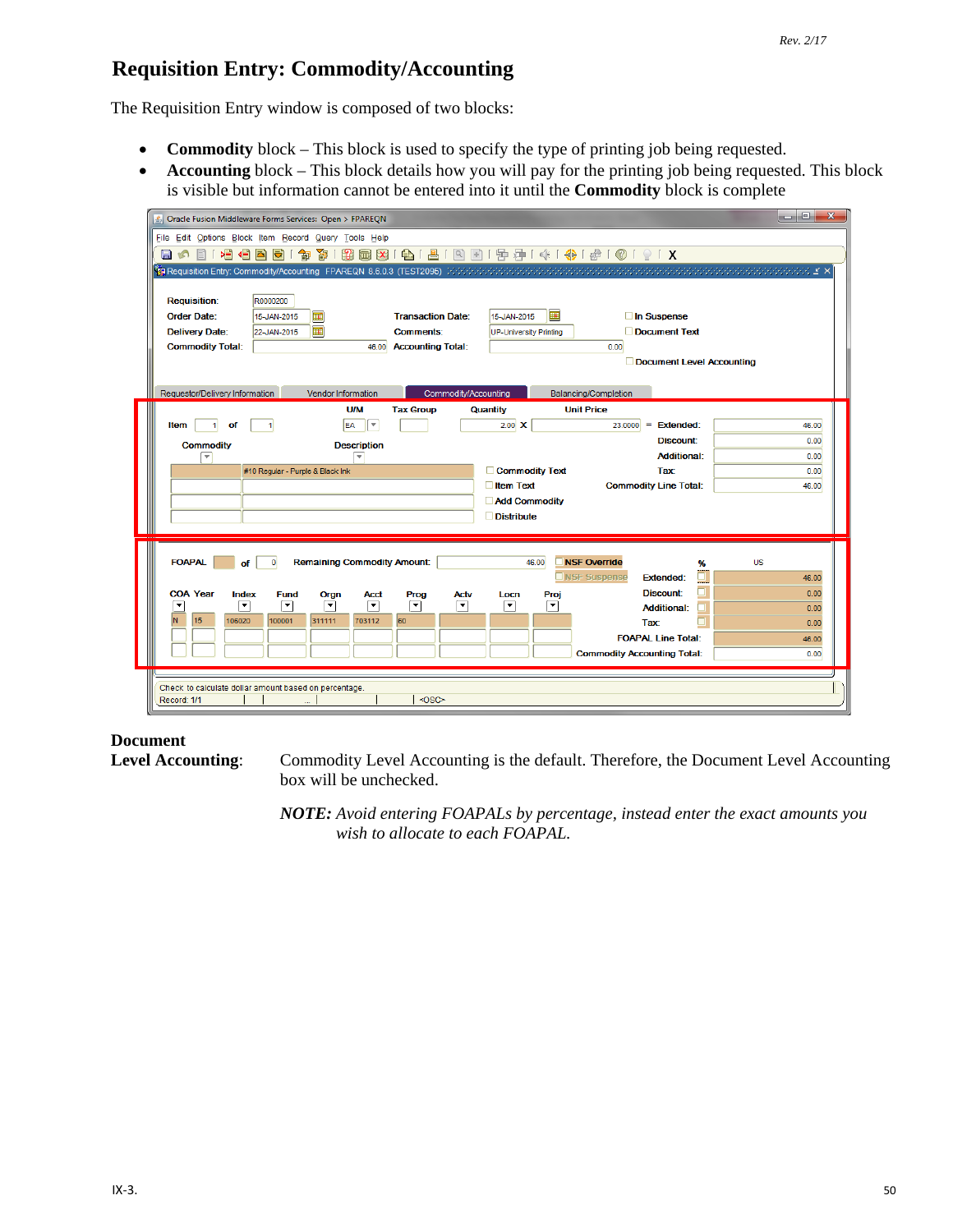**5. Commodity block:** (Steps to enter commodity line item information)

|   |                  | <b>U/M</b>                       | <b>Tax Group</b> | Quantity              | <b>Unit Price</b> |                              |       |
|---|------------------|----------------------------------|------------------|-----------------------|-------------------|------------------------------|-------|
|   | Item<br>of       | EA<br>$\overline{\phantom{a}}$   |                  | $2.00 \mathbf{X}$     | 23.0000           | $=$ Extended:                | 46.00 |
|   | <b>Commodity</b> | <b>Description</b>               |                  |                       |                   | Discount:                    | 0.00  |
|   |                  |                                  |                  |                       |                   | <b>Additional:</b>           | 0.00  |
|   |                  | #10 Regular - Purple & Black Ink |                  | <b>Commodity Text</b> |                   | Tax:                         | 0.00  |
|   |                  |                                  |                  | <b>Item Text</b>      |                   | <b>Commodity Line Total:</b> | 46.00 |
|   |                  |                                  |                  | <b>Add Commodity</b>  |                   |                              |       |
|   |                  |                                  |                  | <b>Distribute</b>     |                   |                              |       |
| ш |                  |                                  |                  |                       |                   |                              |       |

| <b>Commodity Code:</b> | Leave blank – Not used by NSU. $[TAB]$                                                                                                          |
|------------------------|-------------------------------------------------------------------------------------------------------------------------------------------------|
| <b>Description:</b>    | Type a short description for the requested printing job.                                                                                        |
|                        | <b>NOTE:</b> To add additional descriptions to line items, see How to Add Additional<br>Description to Line Item – FOAPOXT in the next section. |
|                        | [TAB]                                                                                                                                           |
| $U/M$ :                | Type 'EA' Each [TAB]                                                                                                                            |
| <b>Quantity:</b>       | [TAB] Enter the quantity                                                                                                                        |
| <b>Unit Price:</b>     | [TAB] Enter the unit price                                                                                                                      |
|                        | <b>NOTE:</b> A Zero "0" must not proceed any numeric entries in the unit price and quantity<br>fields, in order to avoid system problems.       |

**[TAB]** through all fields to populate the Commodity Line Total.

#### **Once the Commodity Line Item information has been entered:**

**Next Block [Ctrl+Pg Down]** and proceed to the *Commodity Level Accounting – Steps* in the Accounting Block section.

*NOTE: Remember, never leave a blank line. The system is reading it as a line item but is not able to compute it.*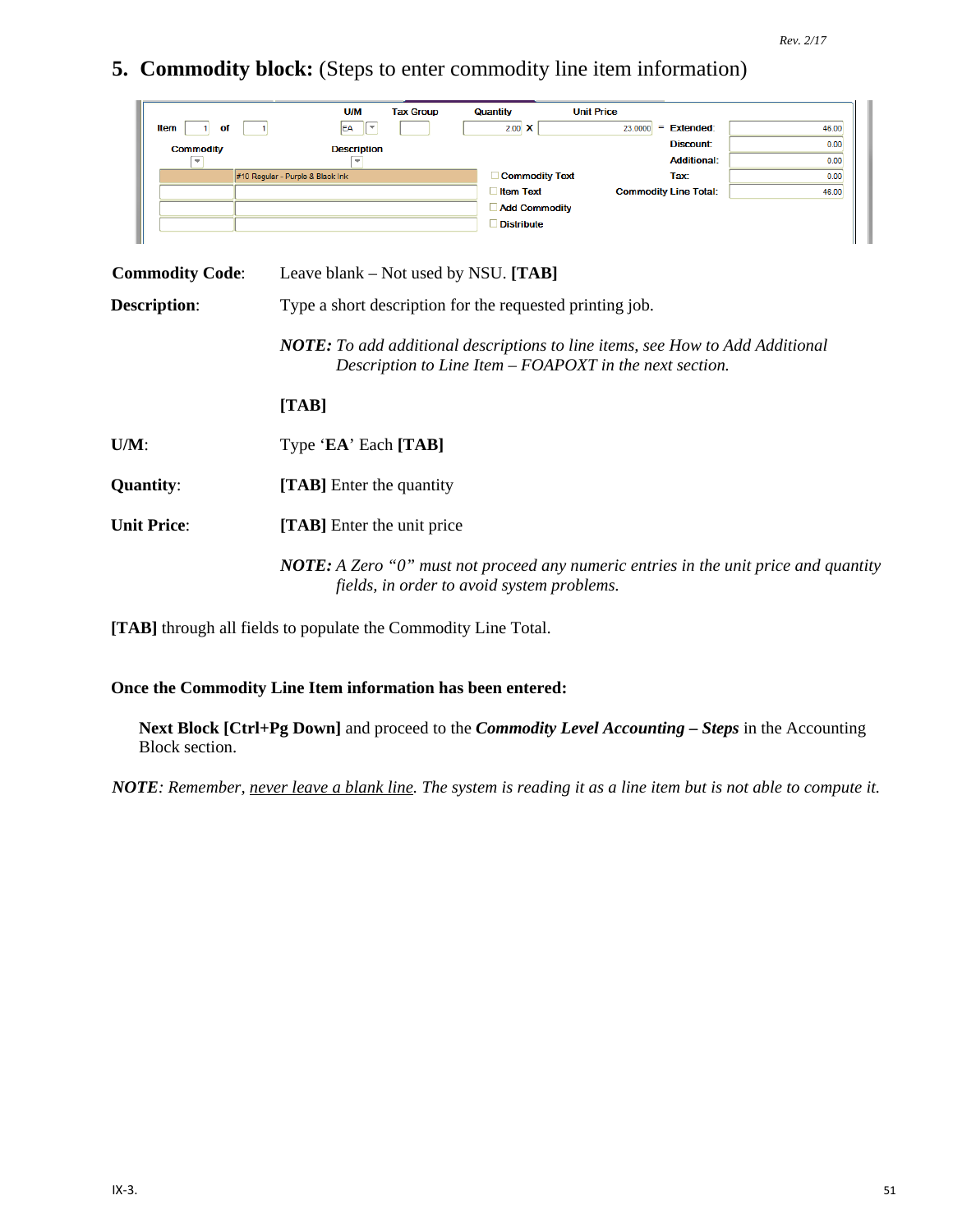## **How to Add Additional Description to Line Item – FOAPOXT**

Use Item Text to communicate special requests to University Printing. Give complete details as to the support documents necessary to complete the University Printing Process.



From the **Options** menu choose **Item Text (FOAPOXT)**

- **Text: [Next Block]** or click on the first open line, and type the additional line item commodity description. Use arrow keys to navigate from one line to another.
- **Print:** A check mark  $(\checkmark)$  in this box means document text will print on hard copy of purchase order. Uncheck the print box for each line of text that you do not want printed on the purchase order.

|                                                        | S Oracle Fusion Middleware Forms Services: Open > FPAREQN - FOAPOXT |                          |                         |                           |                     | $\Box$<br>o |
|--------------------------------------------------------|---------------------------------------------------------------------|--------------------------|-------------------------|---------------------------|---------------------|-------------|
| File Edit Options Block Item Record Query Tools Help   |                                                                     |                          |                         |                           |                     |             |
| 相相固同<br>H<br>- 131                                     |                                                                     |                          |                         |                           |                     |             |
|                                                        |                                                                     |                          |                         |                           |                     |             |
| <b>Text Type:</b><br>Vendor:                           | Code:<br>R0000200<br><b>REQ</b><br>400000000<br>NSU Print Shop      | $\overline{\phantom{a}}$ |                         | <b>Change Sequence:</b>   | <b>Item Number:</b> |             |
| <b>Commodity Description:</b><br><b>Modify Clause:</b> | $\overline{\phantom{a}}$                                            | Copy Commodity Text      |                         | <b>Default Increment:</b> |                     |             |
|                                                        | Text                                                                | <b>Clause Number</b>     | Print                   | Line                      |                     |             |
| Use Document Text to communicate special request       |                                                                     |                          | $\overline{\mathbf{v}}$ | 10                        |                     |             |
|                                                        |                                                                     |                          | $\overline{\mathbf{v}}$ |                           |                     |             |
|                                                        |                                                                     |                          |                         |                           |                     |             |
|                                                        |                                                                     |                          |                         |                           |                     |             |

**Save [F10]** and **Exit [Ctrl+Q]** once you have completed the **Document Text.**

*NOTE: All lines in the FOAPOXT text screen must have line numbers. If you want to create a line break between text information, type a period (.), [Tab] to Line Number Field and enter the number that places your blank line in the position you desire.*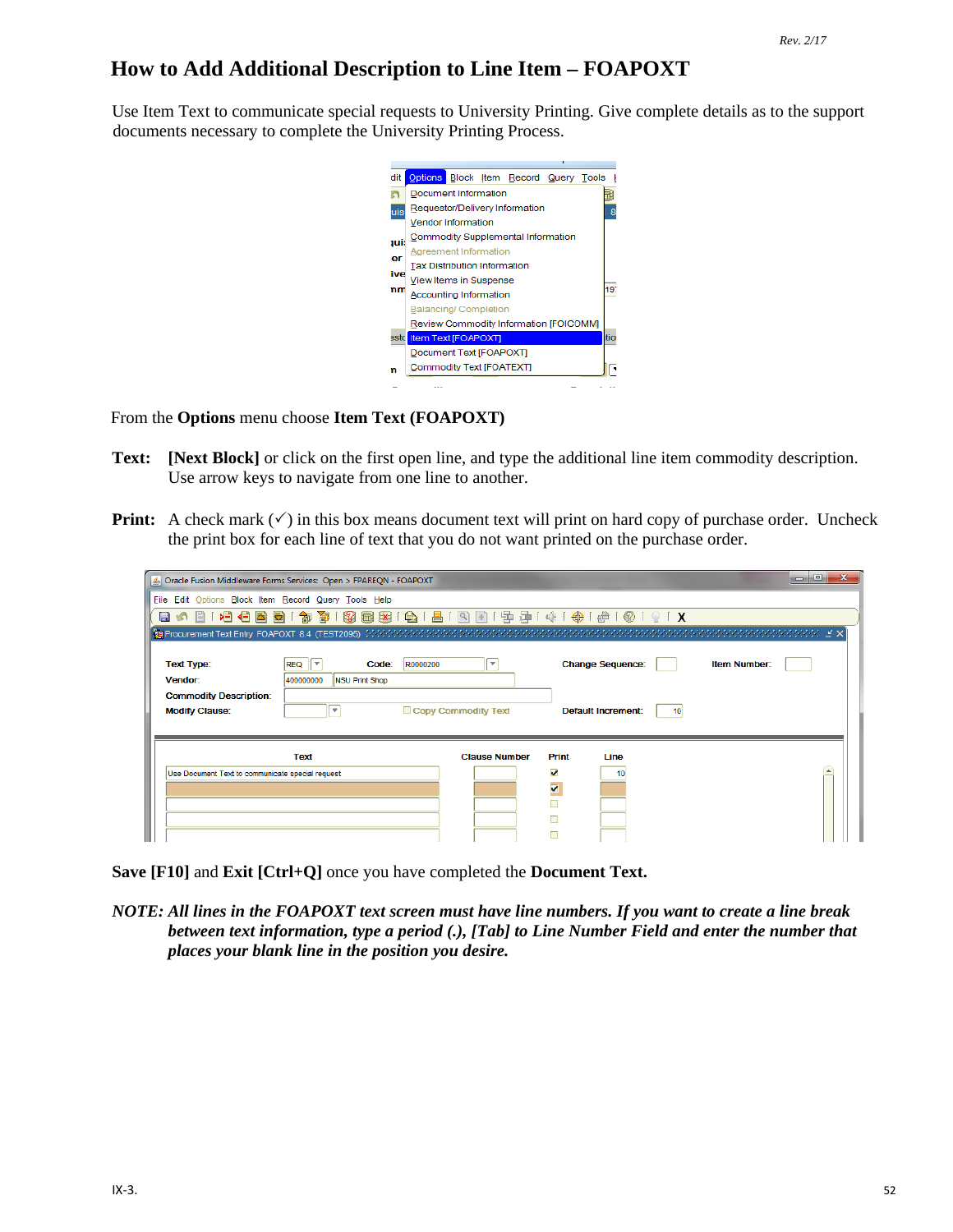## **6. Accounting block:** (Steps to enter FOAPAL/accounting distribution information)

## **Commodity Level Accounting – Steps**

**Commodity Level Accounting** is the default. Therefore, the Document Level Accounting box will be unchecked.

**Commodity Level Accounting** – Use when charging one commodity line item to multiple FOAPALs, OR multiple commodity line items to multiple FOAPALs.

*NOTE: Avoid entering FOAPALs by percentage, instead enter the exact amounts you wish to allocate to each FOAPAL.*



**COA Code:** Chart **'N'** will default, which is for Northwestern State University.

**Year**: Defaults to the appropriate fiscal year according to the transaction date.

**Index:** Use your Index Code to access your Budget Unit, FOP. Choose from the drop down menu.

|                      | Account Index Code List (FTVACCI)      |                                 |   |
|----------------------|----------------------------------------|---------------------------------|---|
|                      |                                        |                                 |   |
| Find N%              |                                        |                                 |   |
| <b>COA</b>           | <b>Acct Index Code</b>                 | <b>Acct Index Title</b>         |   |
| N                    | 100001                                 | <b>General Income Operating</b> |   |
| Ν                    | 100009                                 | General Income Contingency      |   |
| Ν                    | 100010                                 | General Income Summer           |   |
| N                    | 100015                                 | General Income Fall             |   |
| N                    | 100020                                 | General Income Spring           |   |
| N                    | 100901                                 | Contra Discount Barksdale       |   |
| N                    | 101010                                 | <b>Business</b>                 | v |
| $\blacktriangleleft$ | ,,,,,,,,,,,<br>, , , , , , , , , , , , | Þ                               |   |
|                      | Find                                   | Cancel<br>ок                    |   |

- **Fund:** Defaults from the Index
- **Orgn:** Defaults from the Index
- **Acct:** Choose from the drop down menu

The **Account Code** is the "object code" that identifies the specific expenditure, and must be entered on every transaction. A known account code can be entered directly in the **Acct** field. If you don't know the account code, click the **Search** icon next to the **Acct** field to locate the correct account code.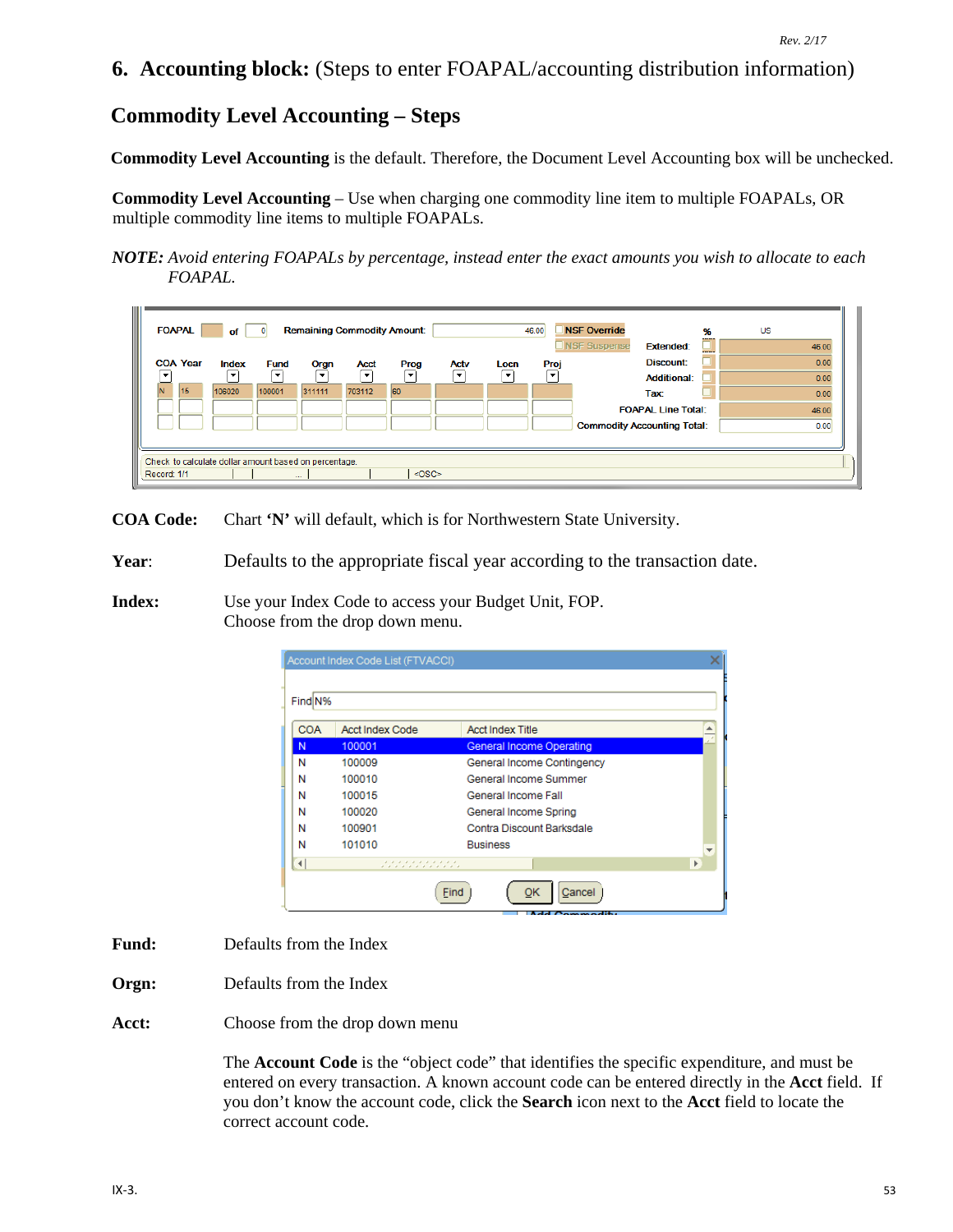#### **How to Limit Search Results:**

- Enter Query [F7]
- Tab to the Account Code field and enter '7%' for the search value to limit results to only Supply & Expense Account Codes
- Execute Query [F8]
- Highlight and Double click on the correct code number and the Account Code will be populated in the Account field

*NOTE: Select a new Acct that is data enterable (Y in the Data Entry column)*

|                 |                | △ Oracle Fusion Middleware Forms Services: Open > FPAREQN - FTVACCT |             |       |                |                         |             |             | $\Box$<br>$\Box$                       |  |
|-----------------|----------------|---------------------------------------------------------------------|-------------|-------|----------------|-------------------------|-------------|-------------|----------------------------------------|--|
|                 |                | File Edit Options Block Item Record Query Tools Help                |             |       |                |                         |             |             |                                        |  |
|                 |                |                                                                     |             |       |                |                         |             |             |                                        |  |
|                 |                |                                                                     |             |       |                |                         |             |             |                                        |  |
| <b>Chart of</b> | <b>Account</b> |                                                                     |             | Data  | <b>Account</b> |                         | Internal    |             |                                        |  |
| <b>Accounts</b> | Code           | <b>Title</b>                                                        | <b>Type</b> | Entry | <b>Class</b>   | <b>Status</b>           | <b>Type</b> |             | <b>Effective Date Termination Date</b> |  |
|                 | 704000         | Supplies Budget Only                                                | 73          | B     |                |                         | 70          | 01-JUL-1989 |                                        |  |
|                 | 704010         | <b>Office Supplies</b>                                              | 73          | İγ    |                | lA.                     | 70          | 01-JUL-1989 |                                        |  |
| ℼ               | 704011         | Office Suplies-Paper                                                | 73          | İγ    |                | $\overline{\mathsf{A}}$ | 70          | 01-JUL-1989 |                                        |  |
| ΙN              | 704110         | Med & Dental-Opr                                                    | 73          | lY    |                | İΑ                      | 170         | 01-JUL-1989 |                                        |  |
| lN.             | 704111         | Pharmaceutical                                                      | 73          | lv    |                | la.                     | 70          | 01-JUL-1989 |                                        |  |
| N               | 704210         | Food-Opr                                                            | 73          | l۷    |                | A                       | 70          | 01-JUL-1989 |                                        |  |
| N               | 704211         | <b>Food-Special Meals</b>                                           | 73          | lY    |                | İΑ                      | 170         | 01-JUL-1989 |                                        |  |
|                 | 704212         | <b>Food-Pres Spec Meals</b>                                         | 73          | l۷    |                | ΙA                      | 70          | 01-JUL-1989 |                                        |  |
|                 | 704310         | Motor Pool-Coll Cntl                                                | 73          |       |                |                         | 70          | 01-JUL-1989 |                                        |  |
|                 |                |                                                                     |             |       |                |                         |             |             |                                        |  |

**Prog**: Defaults from the Index

**[TAB]** through all fields to populate the FOAPAL Line Total.

**Once the FOAPAL/accounting distribution has been entered:**

• **To Assign Multiple Commodity Line Items to Multiple FOAPALs –**

Repeat *Commodity Level Accounting Steps* until all applicable Commodity line items and **FOAPALs** have been entered. To add additional commodity lines and accounting information, perform a **Previous Block** to go back to the **Commodity Description** block. Once in the Commodity Description block, **Down Arrow Key** to go to the next commodity line item.

• **To Assign One Commodity Line Item to Multiple FOAPALs –** If you need to add additional FOAPALs, press the **Down Arrow Key** to create a new FOAPAL line.

*NOTE: The total of the FOAPAL lines must match the total of the commodity line item.*

*NOTE: Remember, never leave a blank line. The system is reading it as a line item but is not able to compute it.* 

**IMPORTANT:** Corrections cannot be made to the accounting fields by overwriting the existing data. Each incorrect **FOAPAL** must be deleted and the correct information added. To remove an accounting line, position the cursor on the incorrect accounting line in the **'N'** field, click '**Record**' on the menu bar, and select '**Remove'**. This will allow you to enter a new **FOAPAL** line and corresponding amount to be charged.

Once all accounting information is recorded, perform a '**NEXT BLOCK'** to access the **Balancing Completion** block.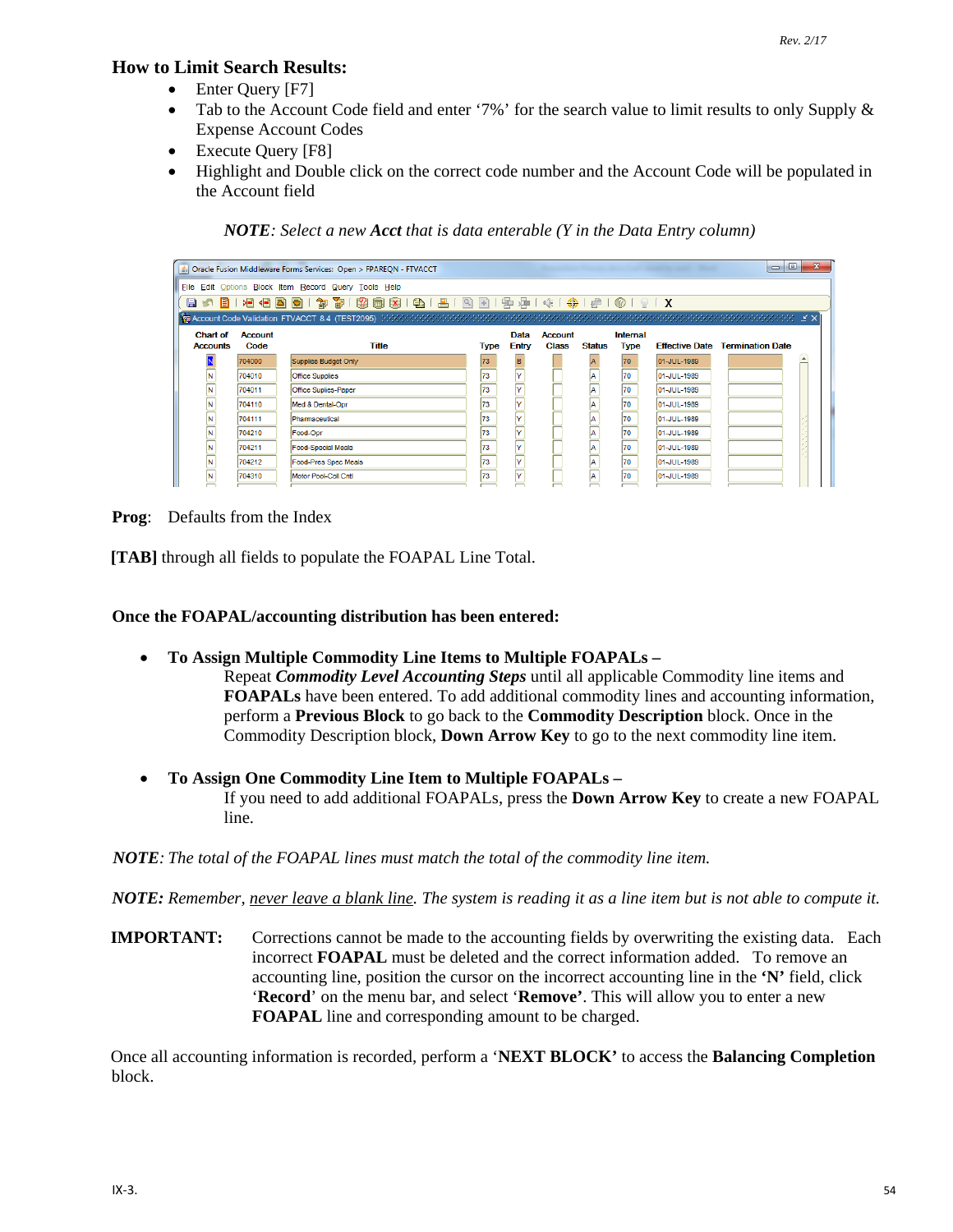## **Requisition Entry: Balancing/Completion**

#### **7. Balancing/Completion block:**

The **Balancing/Completion** block is the final step in creating a requisition. In this block, you are verifying that the '**Status**' field shows the word **'BALANCED'**. If it does **not**, the requisition is out of balance between the header, commodity and accounting records. You must correct problem areas and get the requisition to a status of **'Balanced'** before the document can be completed.

| $-10$<br>$\mathbf{x}$<br>△ Oracle Fusion Middleware Forms Services: Open > FPAREQN |                                       |                               |                               |                      |                                                                                                                         |  |  |
|------------------------------------------------------------------------------------|---------------------------------------|-------------------------------|-------------------------------|----------------------|-------------------------------------------------------------------------------------------------------------------------|--|--|
| File Edit Options Block Item Record Query Tools Help                               |                                       |                               |                               |                      |                                                                                                                         |  |  |
| 自旧伯曰曰<br>日の                                                                        | 御                                     | 219191914114 中国国 191814 91918 |                               |                      |                                                                                                                         |  |  |
|                                                                                    |                                       |                               |                               |                      | <b>(All Requisition Entry: Balancing/Completion FPAREQN 8.6.0.3 (TEST2095)</b> かかかかかかかかかかかかかかかかかかかかかかかかかかかかかかかい ビング こころ |  |  |
|                                                                                    |                                       |                               |                               |                      |                                                                                                                         |  |  |
| <b>Requisition:</b>                                                                | R0000200                              |                               |                               |                      |                                                                                                                         |  |  |
| <b>Order Date:</b>                                                                 | 15-JAN-2015<br>H.                     | <b>Transaction Date:</b>      | Ħ<br>15-JAN-2015              |                      | □ In Suspense                                                                                                           |  |  |
| <b>Delivery Date:</b>                                                              | $\blacksquare$<br>22-JAN-2015         | <b>Comments:</b>              | <b>UP-University Printing</b> |                      | Document Text                                                                                                           |  |  |
| <b>Commodity Total:</b>                                                            | 46.00                                 | <b>Accounting Total:</b>      |                               | 46.00                |                                                                                                                         |  |  |
|                                                                                    |                                       |                               |                               |                      | Document Level Accounting                                                                                               |  |  |
| Requestor/Delivery Information                                                     | Vendor Information                    | Commodity/Accounting          |                               | Balancing/Completion |                                                                                                                         |  |  |
|                                                                                    |                                       |                               |                               |                      |                                                                                                                         |  |  |
| Vendor:                                                                            | 400000000<br>NSU Print Shop           |                               |                               | Vendor Hold          |                                                                                                                         |  |  |
| <b>COA:</b>                                                                        | N Northwestern State University of LA |                               |                               | <b>Requestor:</b>    | Christi Sarpy                                                                                                           |  |  |
| Organization:                                                                      | 311111<br><b>Business Affairs</b>     |                               |                               |                      |                                                                                                                         |  |  |
| <b>Currency:</b>                                                                   |                                       |                               |                               |                      |                                                                                                                         |  |  |
| <b>Commodity Record Count:</b><br><b>Exchange Rate:</b>                            |                                       |                               |                               |                      |                                                                                                                         |  |  |
|                                                                                    |                                       |                               |                               |                      |                                                                                                                         |  |  |
| <b>Input Amount:</b>                                                               | 46.00<br><b>Converted Amount:</b>     |                               |                               |                      |                                                                                                                         |  |  |
|                                                                                    |                                       |                               |                               |                      |                                                                                                                         |  |  |
|                                                                                    | <b>Input</b>                          | <b>Commodity</b>              |                               | <b>Accounting</b>    | <b>Status</b>                                                                                                           |  |  |
| <b>Approved Amount:</b>                                                            | 46.00                                 | 46.00                         |                               | 46.00                | <b>BALANCED</b>                                                                                                         |  |  |
| <b>Discount Amount:</b>                                                            | 0.00                                  |                               | 0.00                          | 0.00                 | <b>BALANCED</b>                                                                                                         |  |  |
| <b>Additional Amount:</b>                                                          | 0.00                                  |                               | 0.00                          | 0.00                 | <b>BALANCED</b>                                                                                                         |  |  |
| <b>Tax Amount:</b>                                                                 | 0.00                                  |                               | 0.00                          | 0.00                 | <b>BALANCED</b>                                                                                                         |  |  |
| 國<br>图<br><b>Complete:</b><br>In Process:                                          |                                       |                               |                               |                      |                                                                                                                         |  |  |
|                                                                                    |                                       |                               |                               |                      |                                                                                                                         |  |  |
|                                                                                    |                                       |                               |                               |                      |                                                                                                                         |  |  |
| WARNING : Budget is exceeded for item 1, sequence 1<br><0SC>                       |                                       |                               |                               |                      |                                                                                                                         |  |  |
| Record: 1/1                                                                        |                                       |                               |                               |                      |                                                                                                                         |  |  |

**There are two options when entering the Balancing/Completion block:**

m

#### • **Complete**

If **Status** = **'BALANCED',** Click and this will forward the Requisition to the Posting Process. Once Departmental Approvals are completed, the Requisition will be forwarded to Purchasing to assign a designated buyer. Once completed, this document cannot be changed.

*NOTE: If you forgot to write the REQ # down before completing your requisition, you can still identify the number by looking in the message line of the new FPAREQN form. On the Auto Hint/Status bar, there should be a message, as shown in this example, that says "Document R0000200 completed and forwarded to Posting process". This is the number of the Requisition that was just completed.*

| Document R0000200 completed and forwarded to the Posting process |        |  |
|------------------------------------------------------------------|--------|--|
| Record: 1/1                                                      | $\sim$ |  |
|                                                                  |        |  |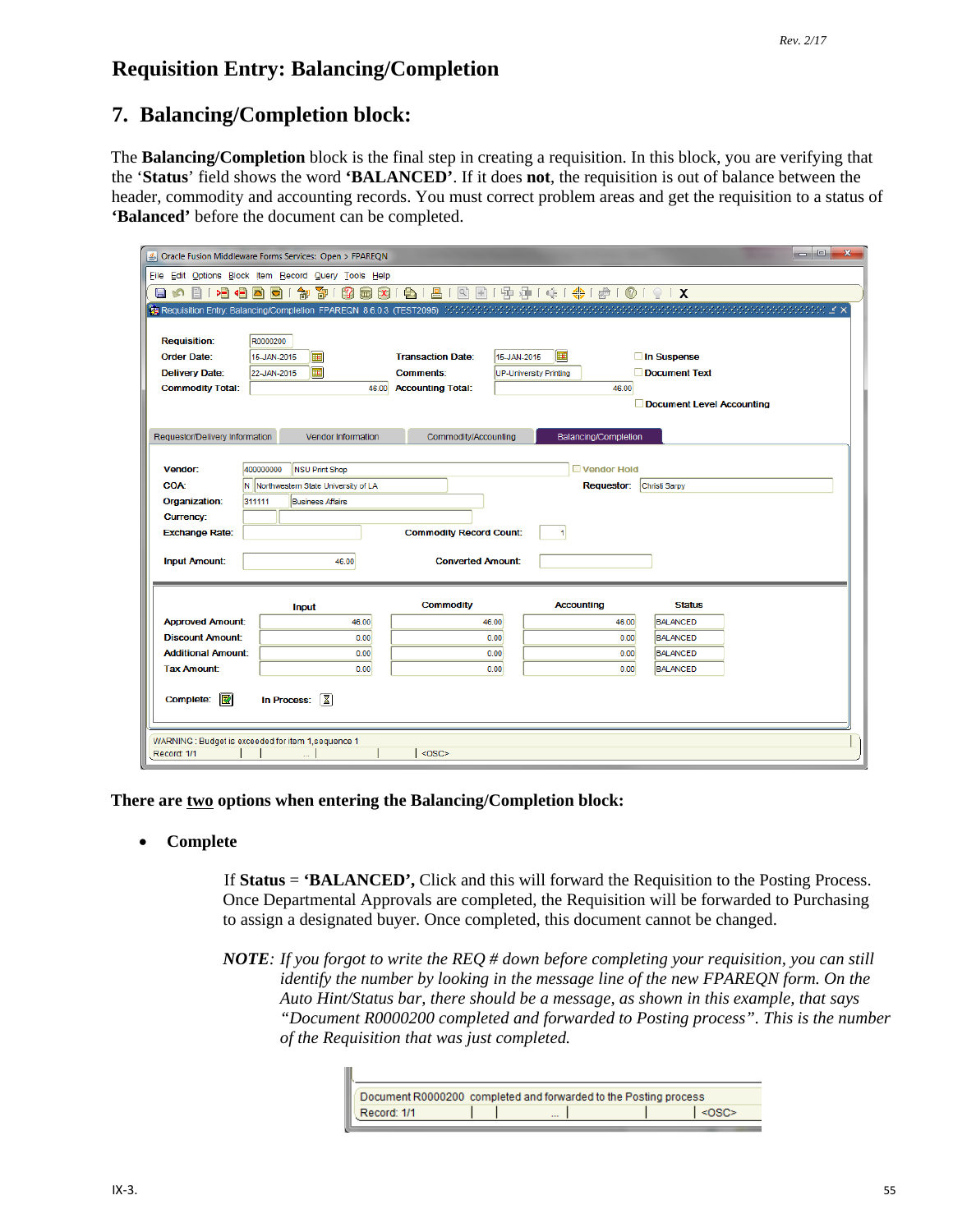*Note: If the requisition has been completed by you and you need to change it, contact your approvers to deny the requisition and put it back in "in-process" and change your requisition. If the requisition has been completed and routed through Posting and Departmental* 

*Approvals, only Purchasing has the option to deny/cancel it.* 

#### • **In Process**

Click to save the document for retrieval and completion at a later point in time. This will save the requisition information you have input, but will not complete it, or forward it to Posting and Departmental Approvals. It is your responsibility to complete this requisition or cancel it, if no longer needed.

#### **OR**

#### **If Status = COM/ACCT or any other message**

Research the **'out of balance'** condition and correct. If you need to retreat back to a previous information block to make modifications or corrections, click the **Previous Block** icon to return to the previous information block. When **Status = Balanced**, follow the above instructions for completion.

**IMPORTANT**:Get in the habit of reading the messages on the **Auto Hint/Status bar**. If it indicates a suspended or suspending notice, your requisition could be either **Incomplete** or **NSF**.